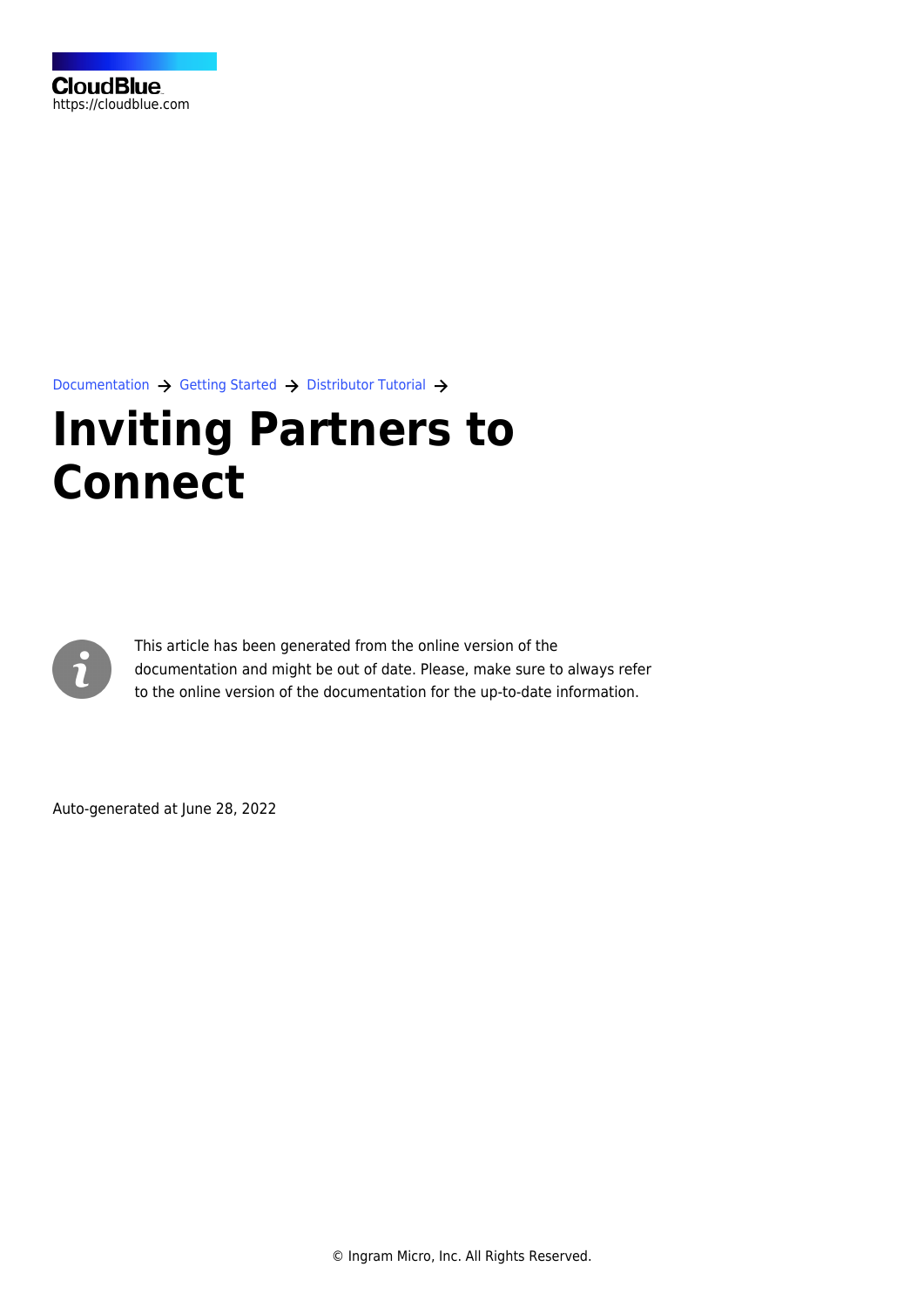### **Overview**

The following instructions showcase how to invite Vendors and Reseller to the Connect platform by creating corresponding invitation links via the Partners module.

The aforementioned [Contract Flow](https://connect.cloudblue.com/community/getting-started/#Business_Flows) requires Distributors to create a program agreement, a program contract, and a distribution agreement and consequently activate an enrolled distribution contract to establish required business relationship and start working with Vendors. Distributors can also create a service agreement, service contract and syndication agreement to start collaborating with Resellers. Note, however, that the aforementioned contracts and agreements can be automatically generated and activated during your partner account creation.

Therefore, the guidelines below demonstrate how the aforementioned Distributor Mighty Mick's LLC can invite partners to Connect and simultaneously generate all required contracts and agreements.

### **Prerequisites**

Once Distributors complete the provided initialization operations, the CloudBlue Connect platform enables Distributors to create Vendor or Reseller partner accounts. The aforementioned operations include:

- [Hub Registration](https://connect.cloudblue.com/community/getting-started/distributor/#Hub_Registration)
- [Marketplace Creation](https://connect.cloudblue.com/community/getting-started/distributor/#Marketplace_Creation)

In case all presented requirements are met, follow the instructions below to create required partner accounts, agreements and contracts

# **Partner Creation Wizard**

The following provides instructions on how to create a Vendor partner account via a Partner Creation wizard. Note that all required agreements and contracts will be generated and activated during this partner account creation.

Proceed to the **Partners** module on the Connect platform. Thereafter, click the **Create Partner** button from the **Directory** tab to launch the wizard.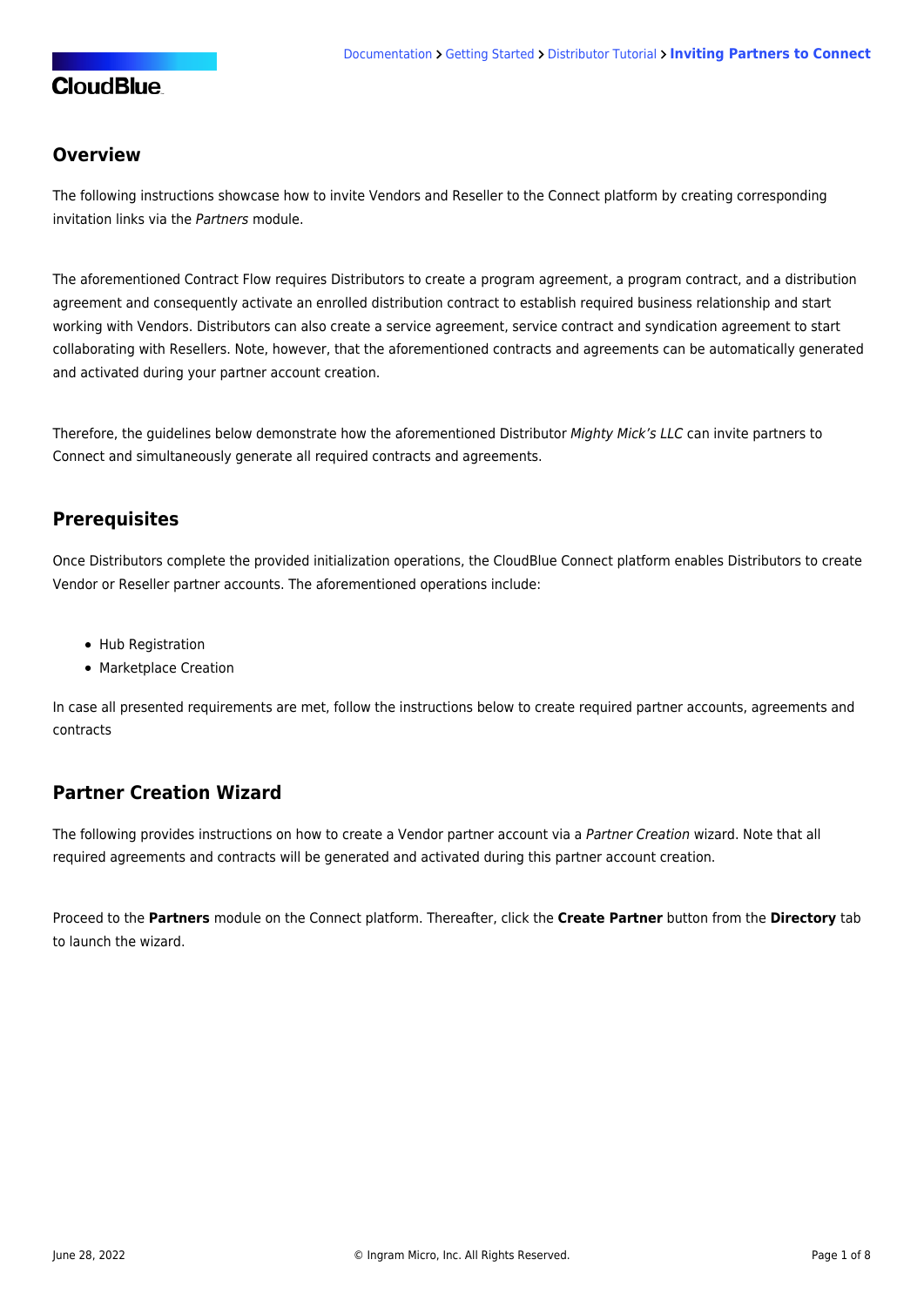| <b>CloudBlue</b>                     | $\bigoplus$ Partners $\vee$                                                                                                                                      | @ HELP                    | ⊡                                                                         | Mighty Mick's LLC<br>$\checkmark$<br>Distributor . Michael Goldmill |
|--------------------------------------|------------------------------------------------------------------------------------------------------------------------------------------------------------------|---------------------------|---------------------------------------------------------------------------|---------------------------------------------------------------------|
| Partners <sup>o</sup>                | <b>DIRECTORY</b><br>CONTRACTS<br><b>AGREEMENTS</b>                                                                                                               |                           |                                                                           | + CREATE PARTNER                                                    |
| All partners $\sim$<br>C REFRESH     | Rows per page 10 -<br>$1-1$ of $1 \leq$                                                                                                                          |                           |                                                                           |                                                                     |
| ACCOUNT -                            | TYPE $\mathbf$<br>TECHNICAL CON<br><b>BUSINESS CONTA</b><br>PROGRAM -                                                                                            | DISTRIBUTI ~<br>SERVICE - | $SYN$ $\rightarrow$                                                       | STATUS<br>$LIS_{\dots}$ $\rightarrow$                               |
| CloudBlue Connect<br>⊕<br>PA-123-123 | <b>Technical Contact</b><br>business contact<br>Distributor<br>$\hspace{1.0cm} \rule{1.5cm}{0.15cm}$<br>$\overline{\phantom{a}}$<br>robert balboa<br>mighty mick |                           | $\hspace{1.0cm} \rule{1.5cm}{0.15cm} \hspace{1.0cm} \rule{1.5cm}{0.15cm}$ | Active                                                              |

Rows per page  $10 \rightarrow 1-1$  of  $1 \leftrightarrow$ 

.<br>Blue Connect © 2021 — Ingram Micro Inc. All Rights Reserved. — Privacy I Terms of Service - Version 22.0.1848-g7f7237b

Follow the wizard steps to successfully create a partner account.

### **Partner details**

Specify your Partner details in the following form:

- **Type**: Select Vendor or Reseller type of your Partner.
- **Partner name**: Enter a name for your Partner's account.
- **Partner external ID**: Specify your Partner ID for your external system (optional).
- **Create new agreement**: Check this checkbox to generate a new agreement within the following wizard step.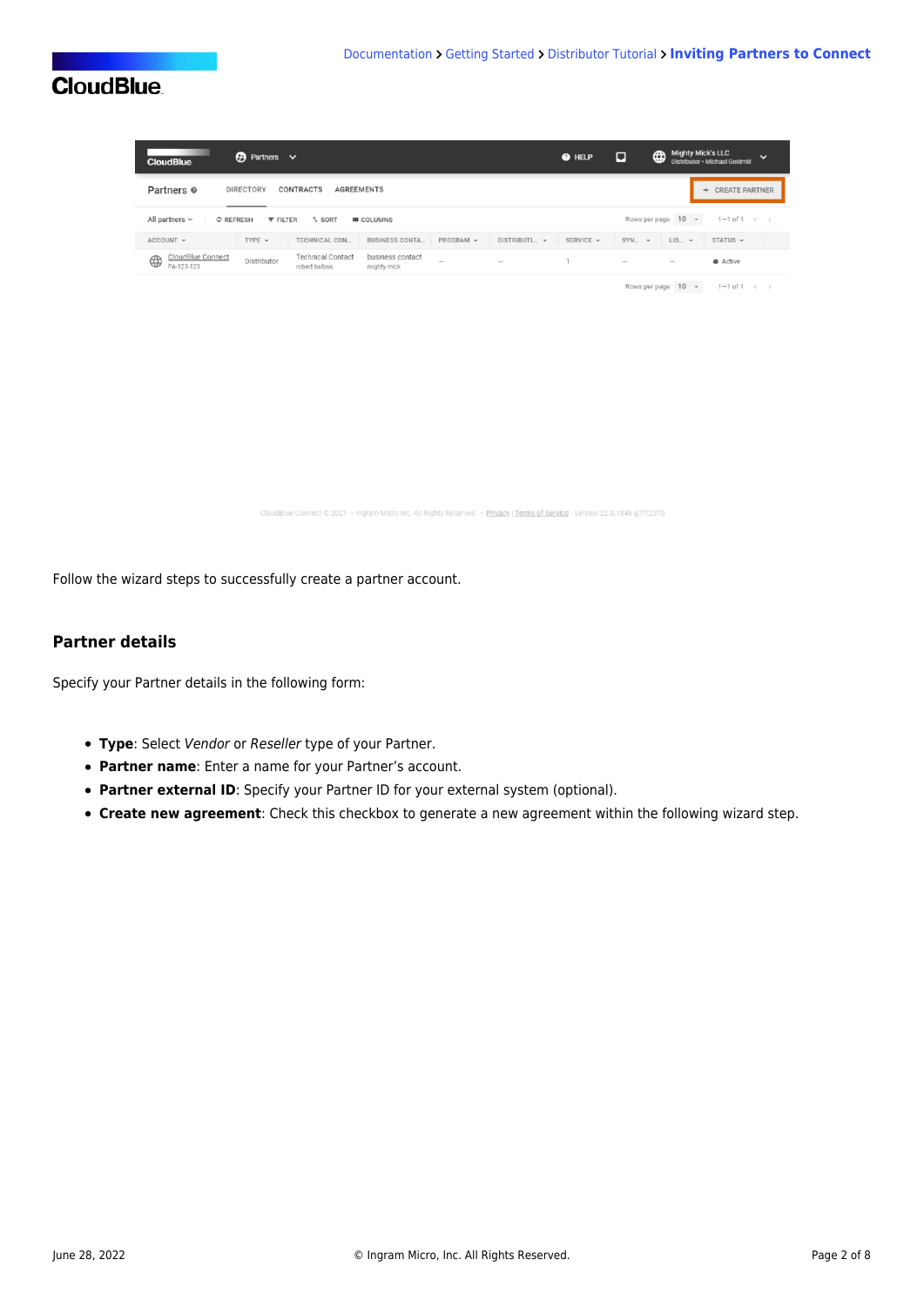

| <b>CloudBlue</b>                                                                                  | $\bigoplus$ Partners $\vee$                                            |                                                                                                                                                                                                   | <b>O</b> HELP | $\Box$      | ⊕           | <b>Mighty Mick's LLC</b><br>Distributor . Michael Goldmill |  |
|---------------------------------------------------------------------------------------------------|------------------------------------------------------------------------|---------------------------------------------------------------------------------------------------------------------------------------------------------------------------------------------------|---------------|-------------|-------------|------------------------------------------------------------|--|
| Partners <sup>o</sup><br>$\mathbb{D}$                                                             | Add partner - Step 1                                                   |                                                                                                                                                                                                   |               |             |             | + CREATE PARTNER                                           |  |
| All partners $\sim$<br>C RE<br>ACCOUNT -<br><b>CloudBlue Connect</b><br>$\bigoplus$<br>PA-469-206 | Partner details<br>Ω<br>2 Agreement                                    | Partner details<br>Additional attributes<br>Type                                                                                                                                                  |               |             |             | $1 - 1$ of $1 \leq$<br>STATUS -<br>Active                  |  |
|                                                                                                   | Marketplaces<br>$3 -$<br>4<br>Action<br>5 Account details<br>6 Summary | $\odot$<br>$\bigcap$ Reseller<br>Vendor<br>Partner name*<br>Front Street Inc<br>Partner External ID (Optional)<br>fs001                                                                           |               |             |             | $1 - 1$ of $1 \leq$                                        |  |
|                                                                                                   |                                                                        | Agreement<br>Create new agreement<br>$\overline{\smile}$<br>CANCEL<br>CloudBlue Connect @ 2021 - Ingram Micro Inc. All Rights Reserved. - Privacy   Terms of Service - Version 22.0.1848-g7f7237b |               | <b>BACK</b> | <b>NEXT</b> |                                                            |  |

This scenario showcases how to create a Vendor account and a new agreement for Front Street Inc.

Click the **Next** button to continue.

#### **Agreement**

The wizard prompts Distributors to create a new agreement in case the corresponding option is selected.

| <b>CloudBlue</b>                                         | $\bigcirc$ Partners $\vee$                                          | <b>Mighty Mick's LLC</b><br>ക<br>□<br><b>@</b> HELP<br>ichael Goldmill                                                                                                                                                                                                                                                                                                                                                                                                                                                                                                                             |
|----------------------------------------------------------|---------------------------------------------------------------------|----------------------------------------------------------------------------------------------------------------------------------------------------------------------------------------------------------------------------------------------------------------------------------------------------------------------------------------------------------------------------------------------------------------------------------------------------------------------------------------------------------------------------------------------------------------------------------------------------|
| Partners <sup>o</sup>                                    | Add partner - Step 2                                                | + CREATE PARTNER<br>Name*<br>$\overline{\phantom{a}}$                                                                                                                                                                                                                                                                                                                                                                                                                                                                                                                                              |
| All partners $\sim$<br>C RE                              | Partner details                                                     | Front Street Inc Agreement<br>$1 - 1$ of $1 \leq$<br>26/100                                                                                                                                                                                                                                                                                                                                                                                                                                                                                                                                        |
| ACCOUNT -<br><b>CloudBlue Connect</b><br>⊕<br>PA-469-206 | $\bullet$<br>Agreement                                              | STATUS -<br>Description *<br>$B$ $I = \oplus \equiv \equiv$<br>Active                                                                                                                                                                                                                                                                                                                                                                                                                                                                                                                              |
|                                                          | Marketplaces<br>$\mathbf{3}$<br>Action<br>4<br>Account details<br>5 | $\blacktriangle$<br>1. TERMS AND CONDITIONS<br>ш<br>$1 - 1$ of $1 \leftarrow \rightarrow$<br>This section will entail all the terms and conditions which are associated with the affiliate<br>agreements between the affiliate and company that is offering these programs. Make sure<br>that, if you are the company which is offering the program, you list out all the terms and<br>conditions that are of your best interest.<br>Add clear instructions about the "Confidential Information" in this section while detailing the<br>entire ongoing process of the affiliate marketing program. |
|                                                          | 6 Summary                                                           | lines: 53 words: 621 3914/10000<br>Document source<br>$\odot$<br>None<br>Only agreement's description will be shown to the partner<br>External Document<br>Uploaded File<br>CANCEL<br><b>BACK</b><br><b>NEXT</b>                                                                                                                                                                                                                                                                                                                                                                                   |

In this scenario, a distribution agreement is specified within the Description field. Therefore, the Document source option will be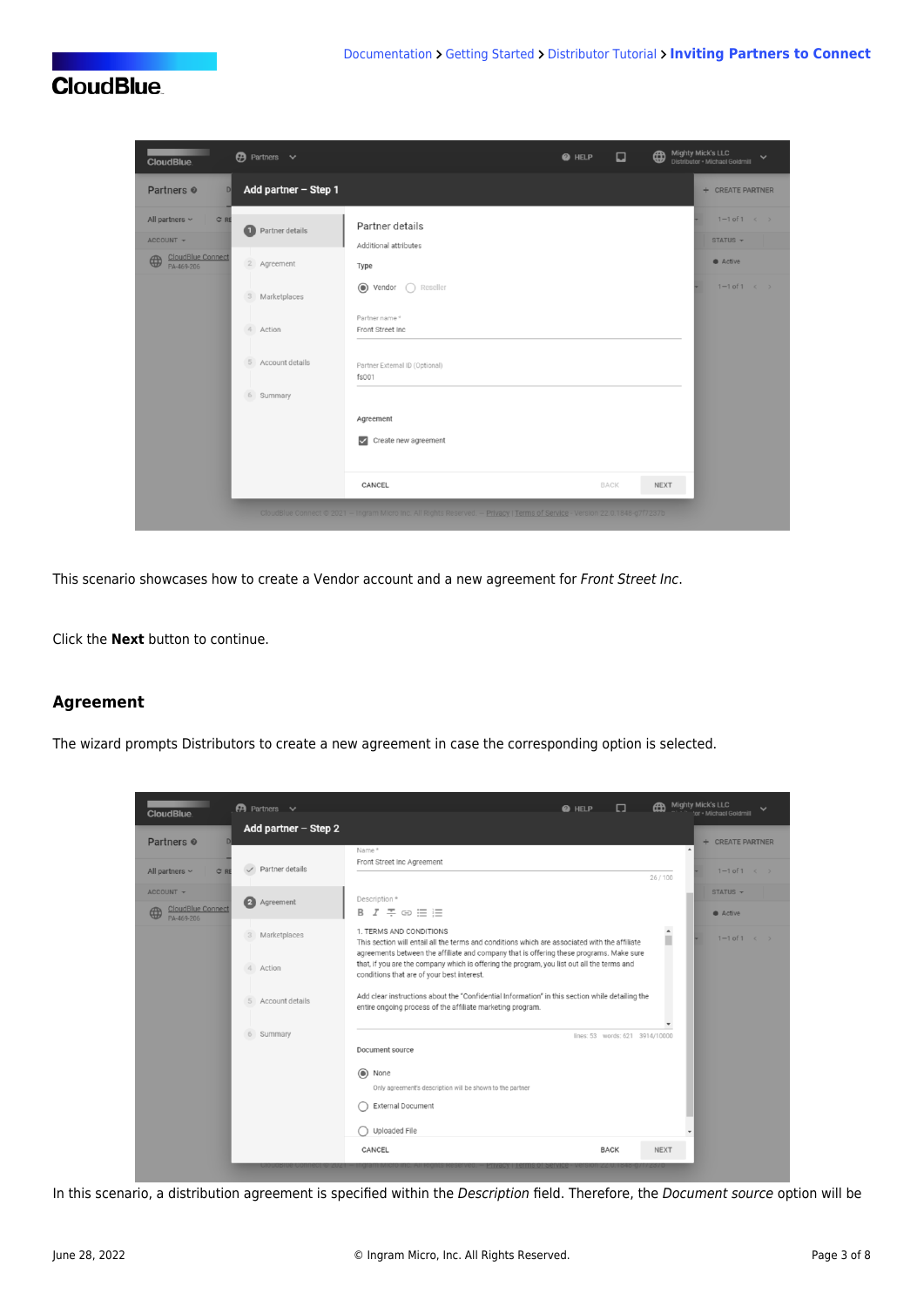

set to None. Note that the Vendor will also be able to view this description and get familiar with specified terms and conditions.

Click **Next** to continue.

### **Marketplace**

In case the **Vendor** Partner type is selected, the wizard asks you to select a marketplace from the following list. Note that once Distributors select a marketplace, the system generates a distribution agreement for corresponding Vendors.

| $\bigoplus$ Partners $\vee$<br><b>CloudBlue</b>                                                                                                                          |                                                                                                                                                                                                                                                          | ⊡<br><b>O</b> HELP | <b>Mighty Mick's LLC</b><br>⊕<br>$\checkmark$<br>Distributor · Michael Goldmill |
|--------------------------------------------------------------------------------------------------------------------------------------------------------------------------|----------------------------------------------------------------------------------------------------------------------------------------------------------------------------------------------------------------------------------------------------------|--------------------|---------------------------------------------------------------------------------|
| Partners <sup>®</sup><br><b>DIRECTORY</b><br><b>CONTRACTS</b>                                                                                                            | <b>AGREEMENTS</b>                                                                                                                                                                                                                                        |                    | + CREATE PARTNER                                                                |
| All partners $\sim$<br>C RE<br>Add partner $-$ Step 3<br>ACCOUNT -                                                                                                       |                                                                                                                                                                                                                                                          |                    | $1 - 1$ of $1 \leq$<br>STATUS -                                                 |
| CloudBlue Connect<br>⊕<br>PA-469-206<br>Partner details<br>$\checkmark$<br>Agreement<br>$\checkmark$<br>$\bullet$<br>Marketplaces<br>4<br>Action<br>Account details<br>5 | Select marketplaces<br>Distribution agreements for marketplaces will be created automatically You can only choose<br>marketplaces without already created distribution agreements<br>$\mathsf{Q}$<br>Tutorial Marketplace<br>壸<br>MP-29583<br>PA-836-393 | Mighty Mick's LLC  | Active<br>$1 - 1$ of $1 \leq$<br>$\checkmark$                                   |
| 6<br>Summary                                                                                                                                                             | CANCEL                                                                                                                                                                                                                                                   | <b>BACK</b>        | <b>NEXT</b>                                                                     |
|                                                                                                                                                                          | CloudBlue Connect @ 2021 - Ingram Micro Inc. All Rights Reserved. - Privacy   Terms of Service - Version 22.0.1848-g7f7237b                                                                                                                              |                    |                                                                                 |

In this scenario, the previously created marketplace will be selected.

Click the **Next** button to continue.

### **Action**

Select **Generate invitation link** option to create an invitation link for your partner. Otherwise, select the **Create account** option to instantly create an account for you and your added users.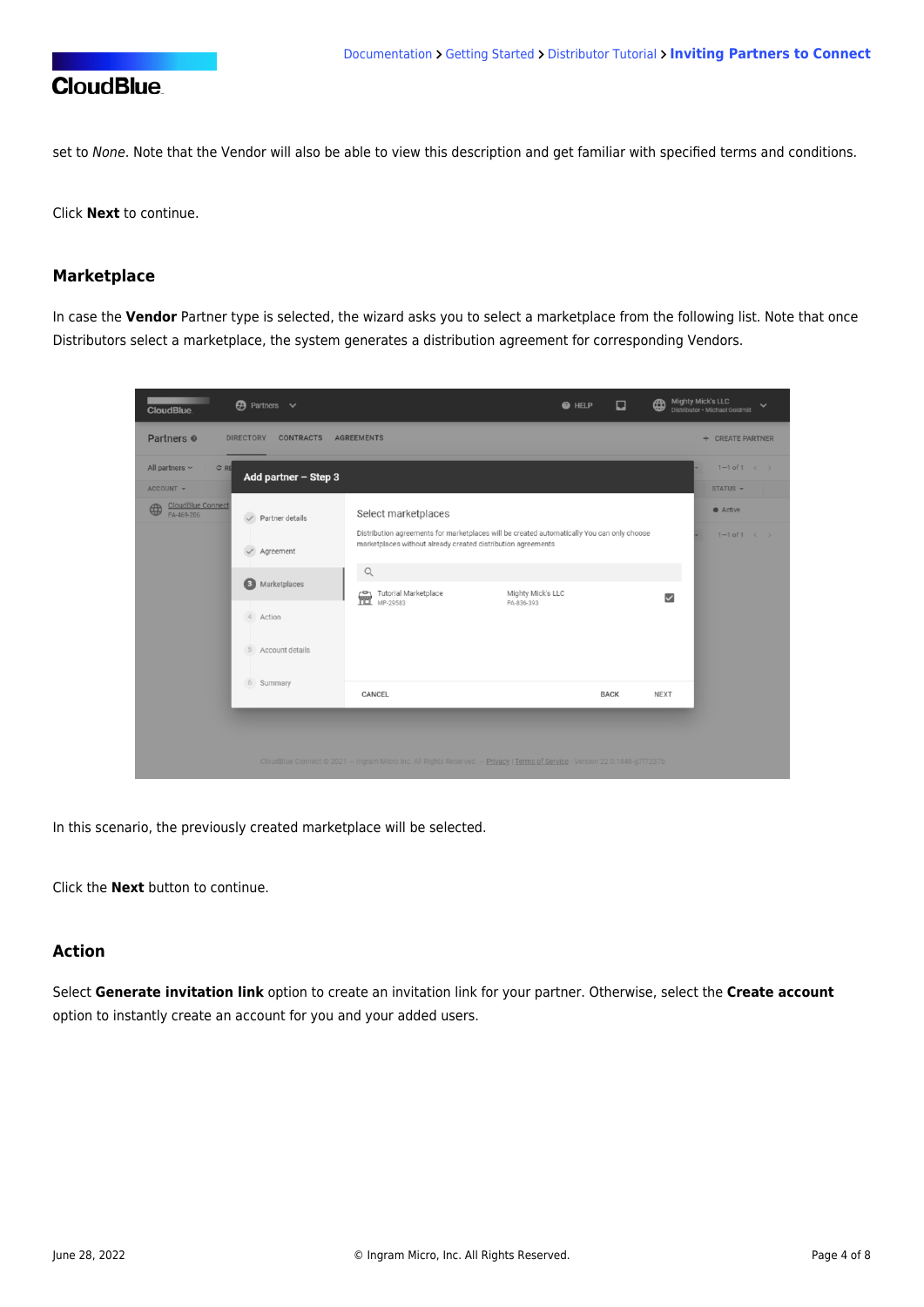

Since Front Street Inc will be invited to complete registration, the aforementioned Distributor Mighty Mick's LLC should generate an invitation link.

Click **Next** to continue.

### **Summary**

As a result, the system provides a summary. Note that the system also displays generated agreements and contracts that could be accessed from the provided contextual links or via the Contracts and Agreements tabs.

Since the **Generate invitation link** option is selected, this summary also provides an **Activation link**. Copy this link and pass it to your Partner. Thus, your Partner will be invited to complete the registration and activate a Vendor or Reseller account.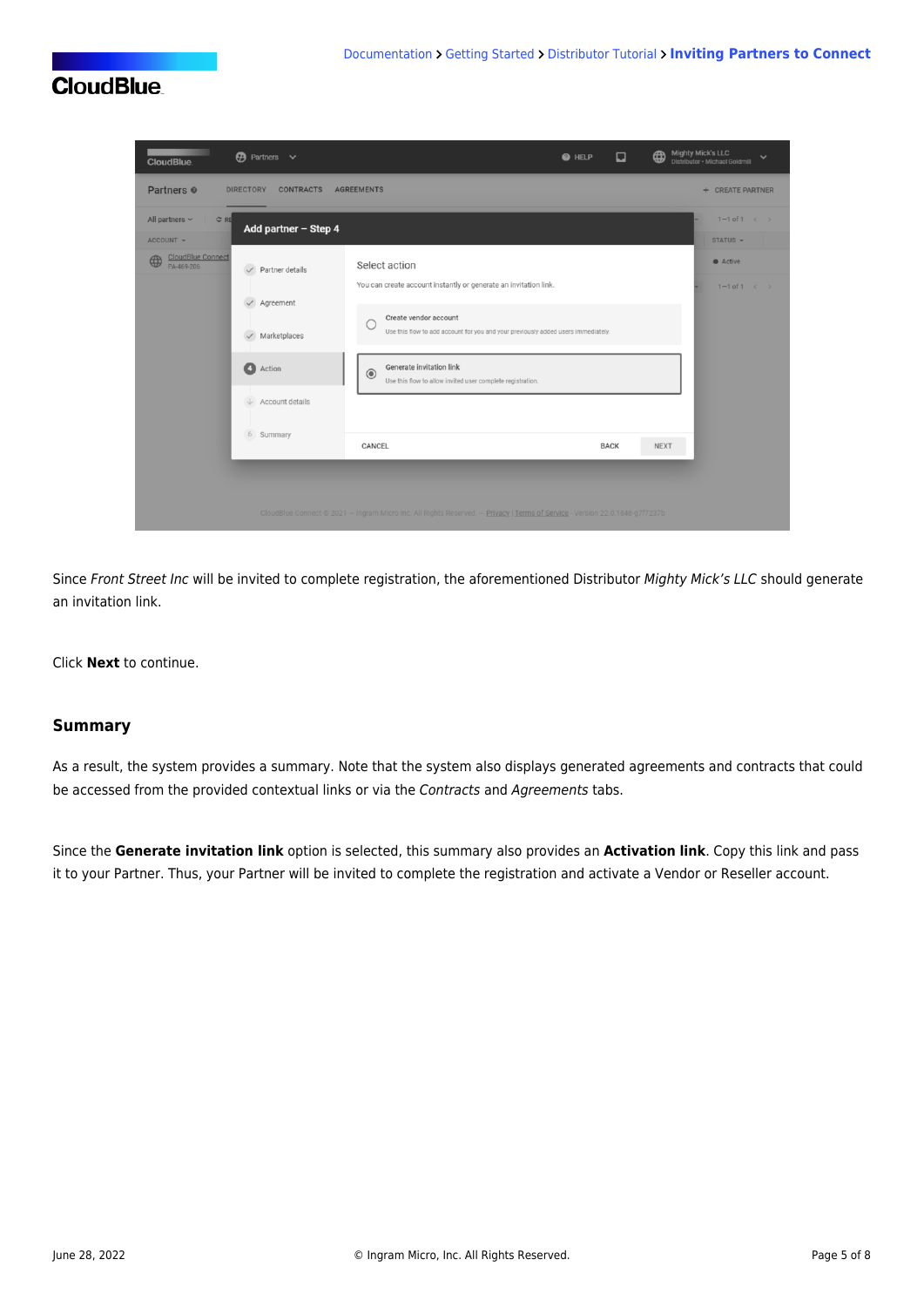| <b>CloudBlue</b>                                                   | $\bigoplus$ Partners $\vee$          |                                                                                                                             |                                                         | <b>@</b> HELP    | ⊡ | ⊕      | <b>Mighty Mick's LLC</b><br>Distributor · Michael Goldmill | $\checkmark$ |
|--------------------------------------------------------------------|--------------------------------------|-----------------------------------------------------------------------------------------------------------------------------|---------------------------------------------------------|------------------|---|--------|------------------------------------------------------------|--------------|
| Partners <sup>®</sup>                                              | <b>DIRECTORY</b><br><b>CONTRACTS</b> | <b>AGREEMENTS</b>                                                                                                           |                                                         |                  |   |        | + CREATE PARTNER                                           |              |
| C RE<br>All partners $\sim$                                        | Add partner $-$ Step 6               |                                                                                                                             |                                                         |                  |   |        | $1-2$ of $2 \leq$                                          |              |
| ACCOUNT -<br><b>Front Street Inc.</b><br>$\bigoplus$<br>VA-590-696 | $\checkmark$ Partner details         | Summary                                                                                                                     |                                                         |                  |   |        | STATUS -<br><b>O</b> Invited                               |              |
| <b>Mighty Mick's LLC</b><br>4<br>PA-469-206                        | Agreement<br>$\checkmark$            | Partner name                                                                                                                | Front Street Inc<br>VA-590-696                          |                  |   |        | • Active                                                   |              |
|                                                                    |                                      | Partner type                                                                                                                | Vendor                                                  |                  |   |        | $1-2$ of 2 $\leftarrow$ >                                  |              |
|                                                                    | Marketplaces                         | <b>Users</b>                                                                                                                | $\mathbf{1}$                                            |                  |   |        |                                                            |              |
|                                                                    | Action<br>$\checkmark$               | Program agreement                                                                                                           | Front Street Inc Agreement<br>AGP-114-414-015           |                  |   |        |                                                            |              |
|                                                                    | Account details                      | Program contract                                                                                                            | CRP-94673-30026-32074                                   | <b>B</b> Pending |   |        |                                                            |              |
|                                                                    | $\bullet$<br>Summary                 | <b>Activation link</b>                                                                                                      | https://portal.connect.cloudblue.com/contracts/activate |                  |   | $\Box$ |                                                            |              |
|                                                                    |                                      |                                                                                                                             |                                                         |                  |   | CLOSE  |                                                            |              |
|                                                                    |                                      | CloudBlue Connect @ 2021 - Ingram Micro Inc. All Rights Reserved. - Privacy   Terms of Service - Version 22.0.1848-g7f7237b |                                                         |                  |   |        |                                                            |              |

In this scenario, Mighty Mick's LLC generated an **activation link** for the Vendor organization. However, before providing this link for Front Street Inc, Mighty Mick's LLC wants to make sure that generated distribution agreement will be activated automatically.

### **Distribution Agreement Auto Accept**

The following introduces and describes the Auto Accept option for your created Distribution Agreements. Note that this option is enabled by default.

Distribution Agreements, as the name suggests, defines detailed terms on distributing Vendor products via a specified marketplace. Vendors are required to enroll distribution agreements and distribution contracts manually in case the **Auto Accept** option is disabled. However, in case Distributors enable this option, specified agreement and contract are activated automatically once Vendors sign corresponding program agreement via the provided activation link.

Access your Distribution Agreement within your created Program Agreement. Thereafter, click on the **edit** icon to enable this option in the following edit agreement form.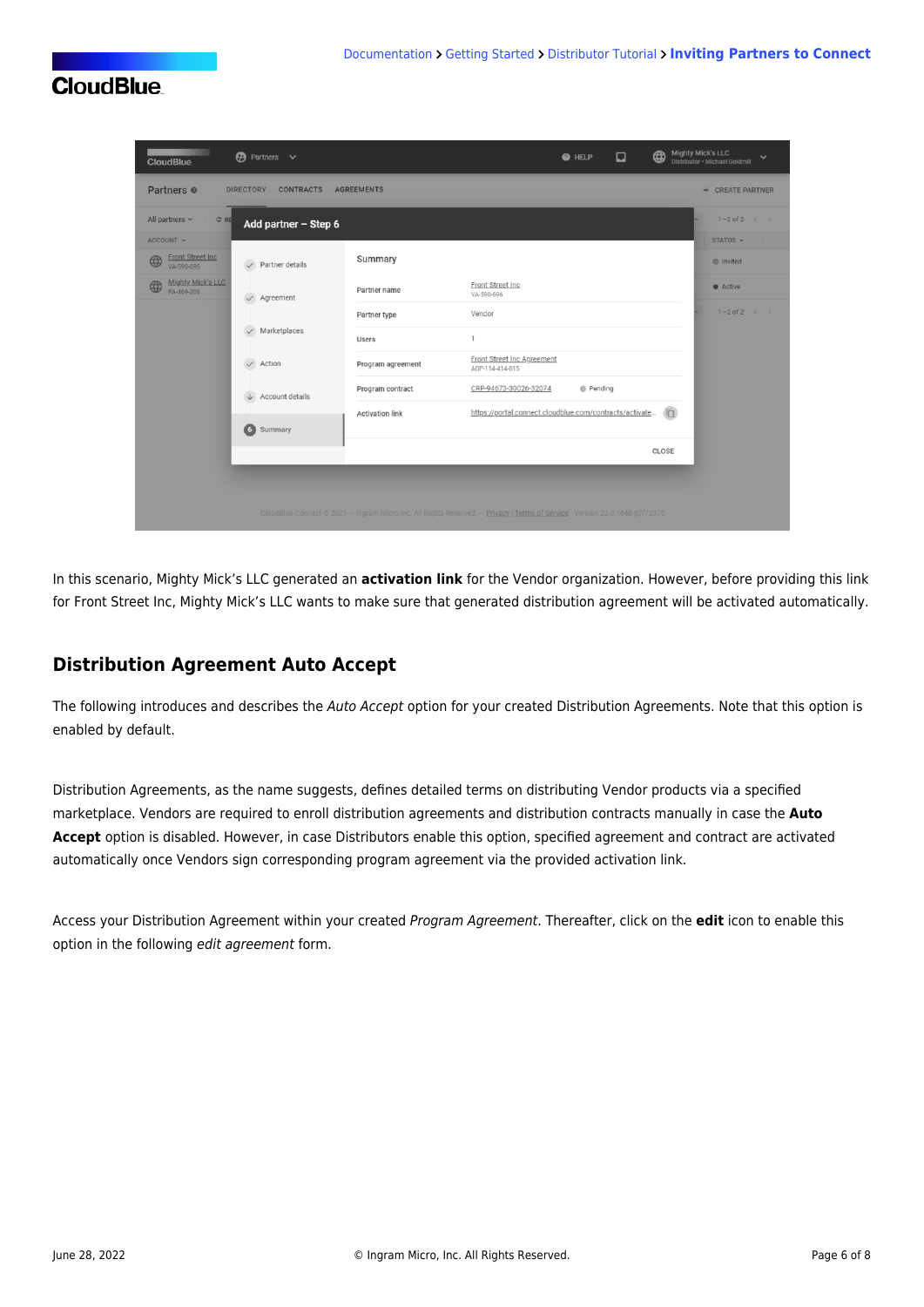| $\triangle$ Agreements $\vee$<br><b>CloudBlue</b>                                                                                          | <b>@</b> HELP | u                          | Mighty Mick's LLC<br>Distributor · Michael Goldmill        |              |
|--------------------------------------------------------------------------------------------------------------------------------------------|---------------|----------------------------|------------------------------------------------------------|--------------|
| Front Street Inc Agreement @<br>$\leftarrow$                                                                                               |               |                            | $\blacktriangleright$ EDIT                                 | ÷            |
| This is agreement created for Front Street Inc                                                                                             |               |                            |                                                            |              |
| History                                                                                                                                    |               |                            |                                                            |              |
| DOCUMENT<br>PUBLISHED<br>ACTIVE CONTRACTS ACTIONS                                                                                          |               |                            |                                                            |              |
| 05/24/2021<br>Version 1 Active<br>$\begin{array}{c} 0 \\ 0 \end{array}$<br>õ<br>Michael Goldmill                                           |               |                            |                                                            |              |
| + ADD VERSION                                                                                                                              |               |                            |                                                            |              |
| Contracts                                                                                                                                  |               |                            |                                                            |              |
| Please use Contracts to manage contracts created based on this agreement.                                                                  |               |                            |                                                            |              |
| <b>Distribution Agreements</b>                                                                                                             |               |                            |                                                            |              |
| NAME<br>MARKETPLACE<br>AUTO ACCEPT<br>CONTRACTS                                                                                            |               |                            |                                                            |              |
| Tutorial Marketplace<br>Front Street Inc Agreement (Tutorial Marketplace)<br>$\mathbb O$<br><b>Disabled</b><br>MP-29583<br>AGD-325-426-808 |               |                            |                                                            |              |
|                                                                                                                                            |               |                            |                                                            |              |
| CloudBlue Connect @ 2021 - Ingram Micro Inc. All Rights Reserved. - Privacy   Terms of Service - Version 22.0.1848-g7f7237b                |               |                            |                                                            |              |
| <b>Agreements</b><br>$\checkmark$<br><b>CloudBlue</b>                                                                                      | <b>@</b> HELP | □<br>₩                     | <b>Mighty Mick's LLC</b><br>Distributor · Michael Goldmill | $\checkmark$ |
| <b>Edit agreement</b><br>Front Street Inc Agreement @<br>$\leftarrow$                                                                      |               |                            | $\angle$ EDIT                                              | E            |
| ID<br>AGD-325-426-808<br>This is agreement created for Front Street Inc                                                                    |               |                            |                                                            |              |
| Type<br>Distribution                                                                                                                       |               |                            |                                                            |              |
| <b>History</b><br>Parent Program Agreement                                                                                                 |               |                            |                                                            |              |
| <b>DOCUMENT</b><br><b>PUBLISHED</b><br><b>ACTIVE CONT</b><br>AGP-114-414-015 - Front Street Inc Agreement<br>05/24/2021                    |               |                            |                                                            |              |
| $\circ$<br>Version 1 Active<br>Name*<br>Michael Goldmill<br>Front Street Inc Agreement (Tutorial Marketplace)<br>+ ADD VERSION             |               |                            |                                                            |              |
|                                                                                                                                            | 49 / 100      |                            |                                                            |              |
| Description*<br>Contracts<br>$B$ $I$ $\mp$ $\oplus$ $\equiv$ $\equiv$                                                                      |               |                            |                                                            |              |
| Please use Contracts to manage contracts created b<br>This is agreement created for Front Street Inc                                       |               |                            |                                                            |              |
| <b>Distribution Agreements</b><br>lines: 1 words: 8 46/10000                                                                               |               |                            |                                                            |              |
| Auto accept @                                                                                                                              |               |                            |                                                            |              |
| <b>NAME</b><br>◯ Disabled<br>C Enabled<br>Front Street Inc Agreement (Tutorial Marketplace)                                                |               |                            |                                                            |              |
| AGD-325-426-808<br>$+$ CRE<br>CANCEL                                                                                                       | SAVE          |                            |                                                            |              |
|                                                                                                                                            |               | /ersion 22.0.1848-g7f7237b |                                                            |              |

In this scenario, Mighty Mick's LLC enables the Auto Accept option and provides an activation link to the Front Street Inc Vendor organization. Thus, once these Vendors activate their account, distribution agreement and distribution contract are activated automatically.

### **Your Next Step**

Once Distributors send required activation links to their partners, Vendors and Resellers can register their corresponding accounts to access the CloudBlue Connect platform. In case all aforementioned contracts and agreements for Vendors or